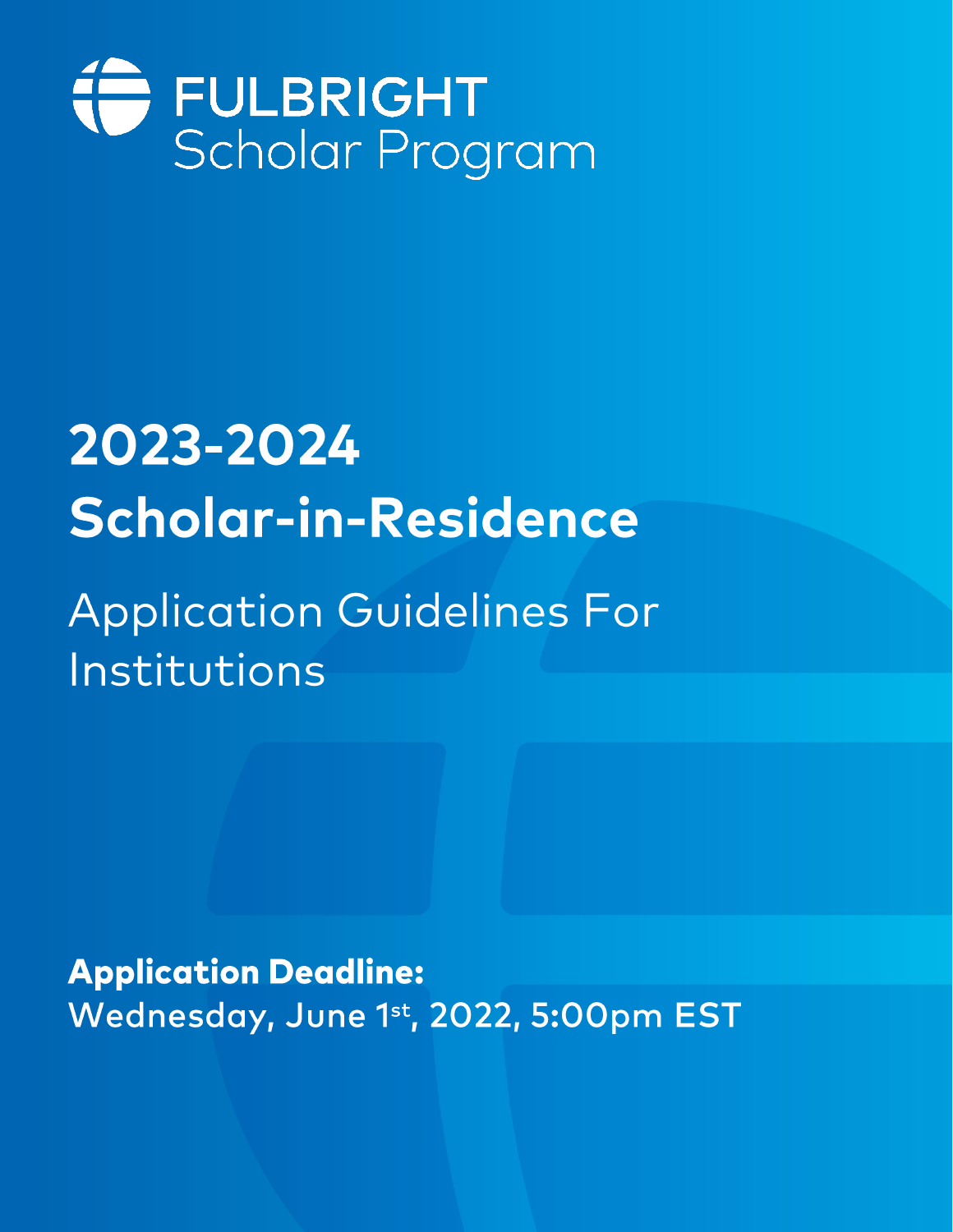## **CONTENTS**

| INSTRUCTIONS FOR COMPLETING THE FULBRIGHT SCHOLAR-IN-RESIDENCE INSTITUTIONAL APPLICATION3 |  |
|-------------------------------------------------------------------------------------------|--|
|                                                                                           |  |
|                                                                                           |  |
|                                                                                           |  |
|                                                                                           |  |
| REGIONS/COUNTRIES PARTICIPATING IN THE FULBRIGHT SCHOLAR-IN-RESIDENCE PROGRAM  10         |  |

**Questions or application support, contact the SIR Team: [sir@iie.org](mailto:sir@iie.org)**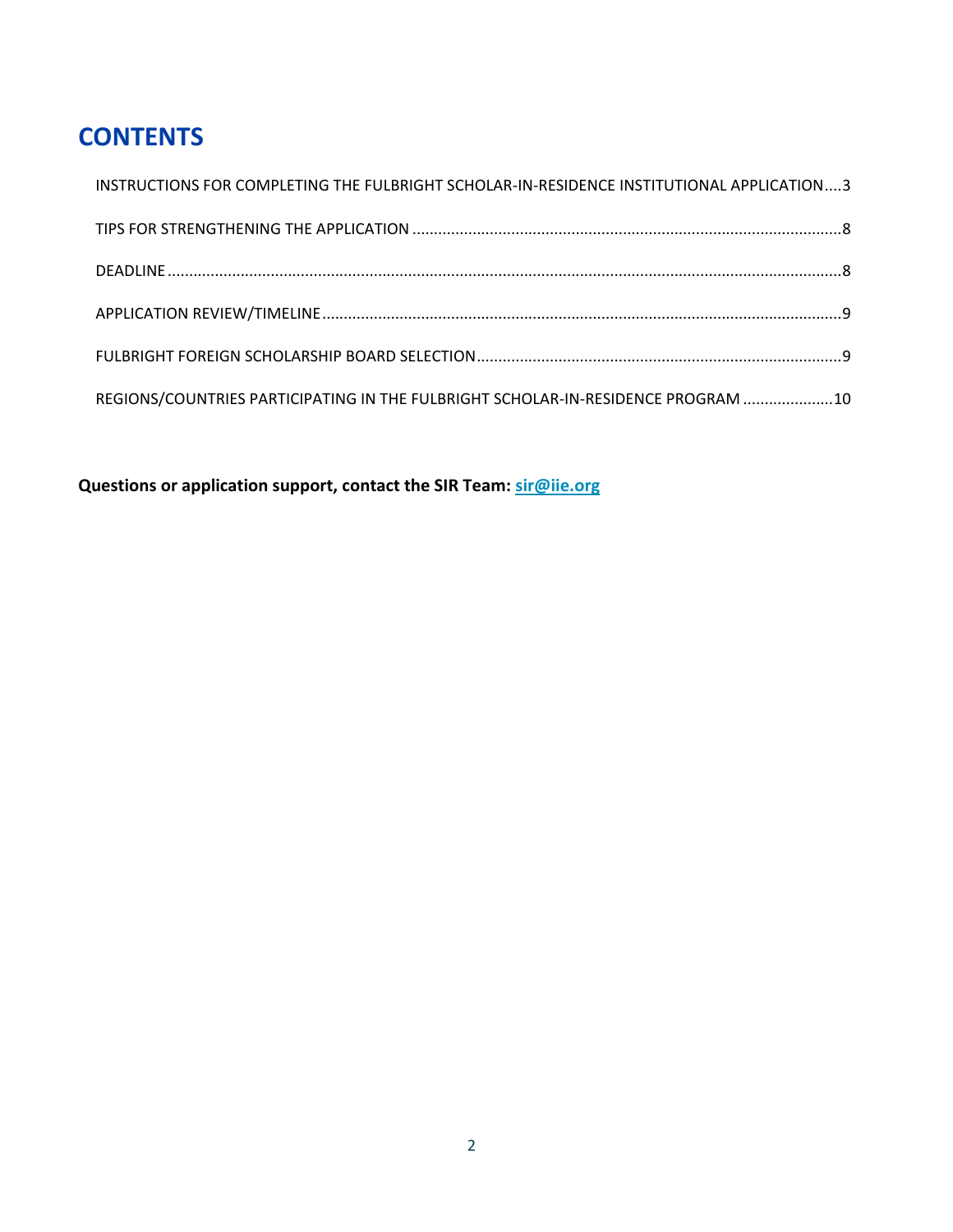## <span id="page-2-0"></span>**Instructions for Completing the Fulbright Scholar-In-Residence Institutional Application**

The Fulbright Scholar-in-Residence institutional application must be completed online and can be found here: [https://apply.iie.org/sirhost](https://nam01.safelinks.protection.outlook.com/?url=https%3A%2F%2Fapply.iie.org%2Fsirhost&data=02%7C01%7CSCauser%40iie.org%7Ca3c3599995c44cfeb83d08d6a96fc0df%7C9553a3e2181944e2bbc7c78ac77d22a3%7C0%7C0%7C636882694778826890&sdata=DfkD71rcXhdyIH5glizNZeKcnbXcIkmIpq3xqO9pgqA%3D&reserved=0)

## **Completing the Application**

## **I. Preliminary Questions page**

- Only individuals applying on behalf of an accredited U.S. institution may apply using this application. Individuals completing the application must be authorized employees of the institution on whose behalf the application is completed.
- Individual scholars interested in the program will select "no"

## **II. Institutional Information page**

- Please include all relevant institutional information. If you are applying for a joint proposal with another U.S. institution, please denote this in the application. Selecting "yes" to "Is this a Joint Proposal with another U.S. institution?" will open prompts to complete Institutional Information and Contacts for both institutions.
- Provide brief information about your institution in the three prompt boxes: Size and Characteristics of the student body and faculty; Mission; Scope of academic offerings.
- If your institution has previously received a Scholar-in-Residence Program award, please list the previous award year, discipline, and scholar's country of citizenship. Please [search our directory of Fulbright Scholar Alumni](https://cies.org/fulbright-scholar-directory) if you are unsure.
	- 1. Preference will be given to applicants who have not previously received a Scholar-in-Residence award. If the previous award was received within the past five years, a clear justification must be provided for the need for an additional grant. US institutions may not host SIRs in consecutive academic years. An institution hosting an SIR in a given academic year must wait one academic before becoming eligible to host a subsequent SIR.

#### **III. Institutional Contacts page**

• Include name and contact information for the Responsible Administrative Official who will confirm the institutional support and authorize the scholar's affiliation if an S-I-R grant is awarded; a signed letter of support from the Responsible Administrative Official is to be uploaded on the **Institutional Support** page of the application (2-page limit), **Letters of Support** section. If submitting a joint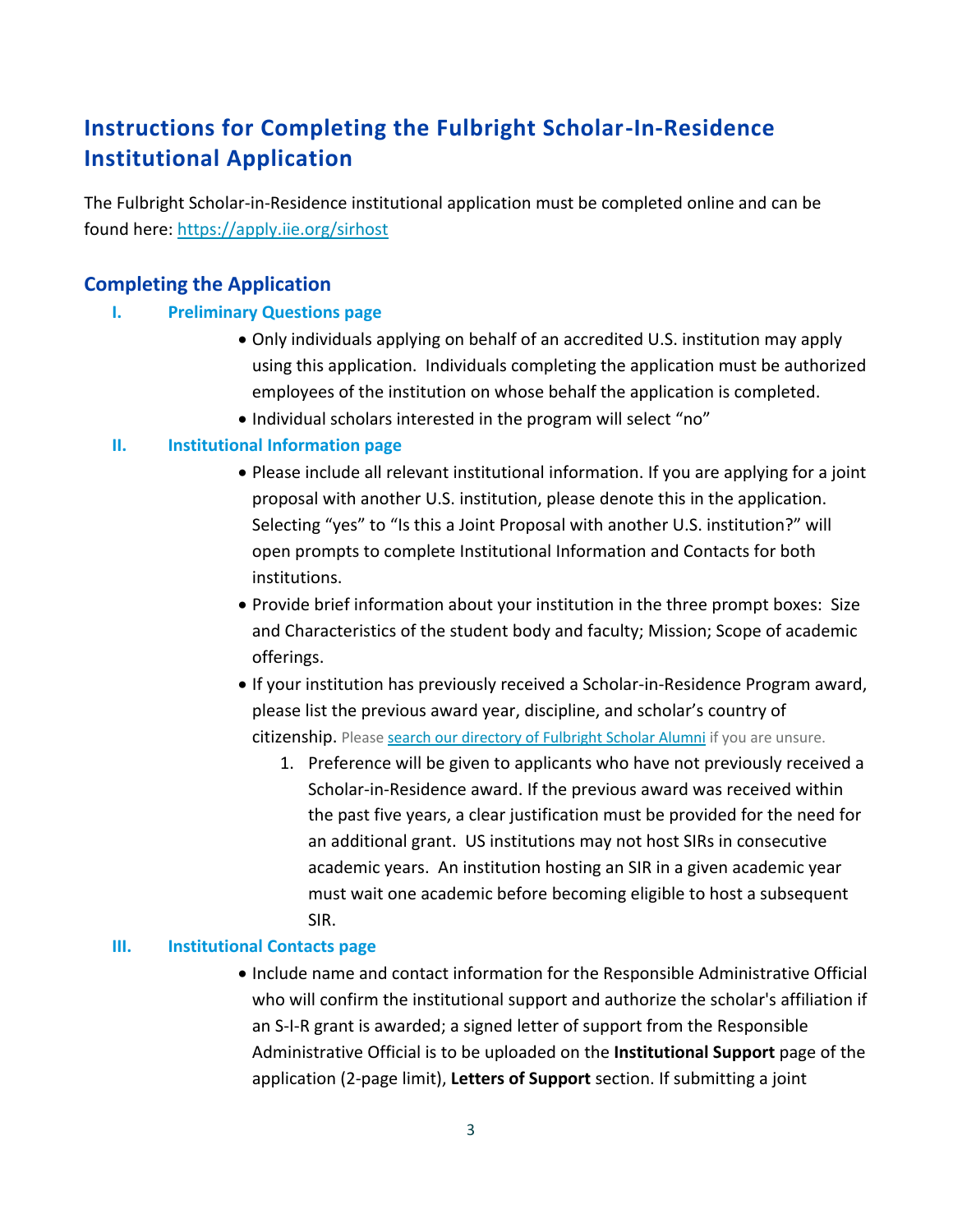proposal, please complete the corresponding sections for both institutions (2 pages each).

- Include name and contact information for the Principal Contact for Academic Arrangements, the faculty member who will most closely work with the scholar in an academic setting.
- Include name and contact information for the Principal Contact for Non-Academic Arrangements, the faculty member or administrator who will work closely with the scholar on non-academic, cross-campus and community settings, if different from above.
- Briefly describe the structure within the institution for planning, overseeing and assessing the S-I-R grant. Include the names and responsibilities of key personnel involved and how they will coordinate with each other. Personnel responsibilities may include overseeing the program, holding regular meetings with the scholar and related faculty members and administrators, organizing the scholar's teaching schedule and other professional and community activities, and serving as the point person to correspond with IIE.

#### **IV. Program Information page**

- Proposed program dates should fall within the 2023-2024 academic year and can be for either one semester or a full academic year in length.
	- 1. A one semester grant may be **no less than three months**; a full academic year may be **no more than ten months**. Grants may begin no earlier than August of the U.S. academic year.
- Complete the four Program Information short essay sections on this page:
	- 1. *Summary of Activities*: provide a *brief* summary of the activities the scholar will be engaged in on your campus and within the community. Please limit to 2-3 sentences.
	- 2. *Academic Program of Scholar*: What department(s) will the scholar be housed in? Provide information regarding specific course responsibilities and guest teaching assignments. Please include number of courses, course names (if available), anticipated co-instructors, etc. Describe how you will involve the scholar in a variety of academic roles and activities beyond teaching courses, such as curriculum development, academic advising, etc. (*Note: Proposals may include a maximum of two courses per semester. Upload any Course Outlines, Course Descriptions, Sample Syllabi or other academic plans and objectives associated with this proposal.*)
	- 3. *Plans for Other Campus Activities*: Describe the scholar's anticipated involvement in a variety of campus activities beyond the hosting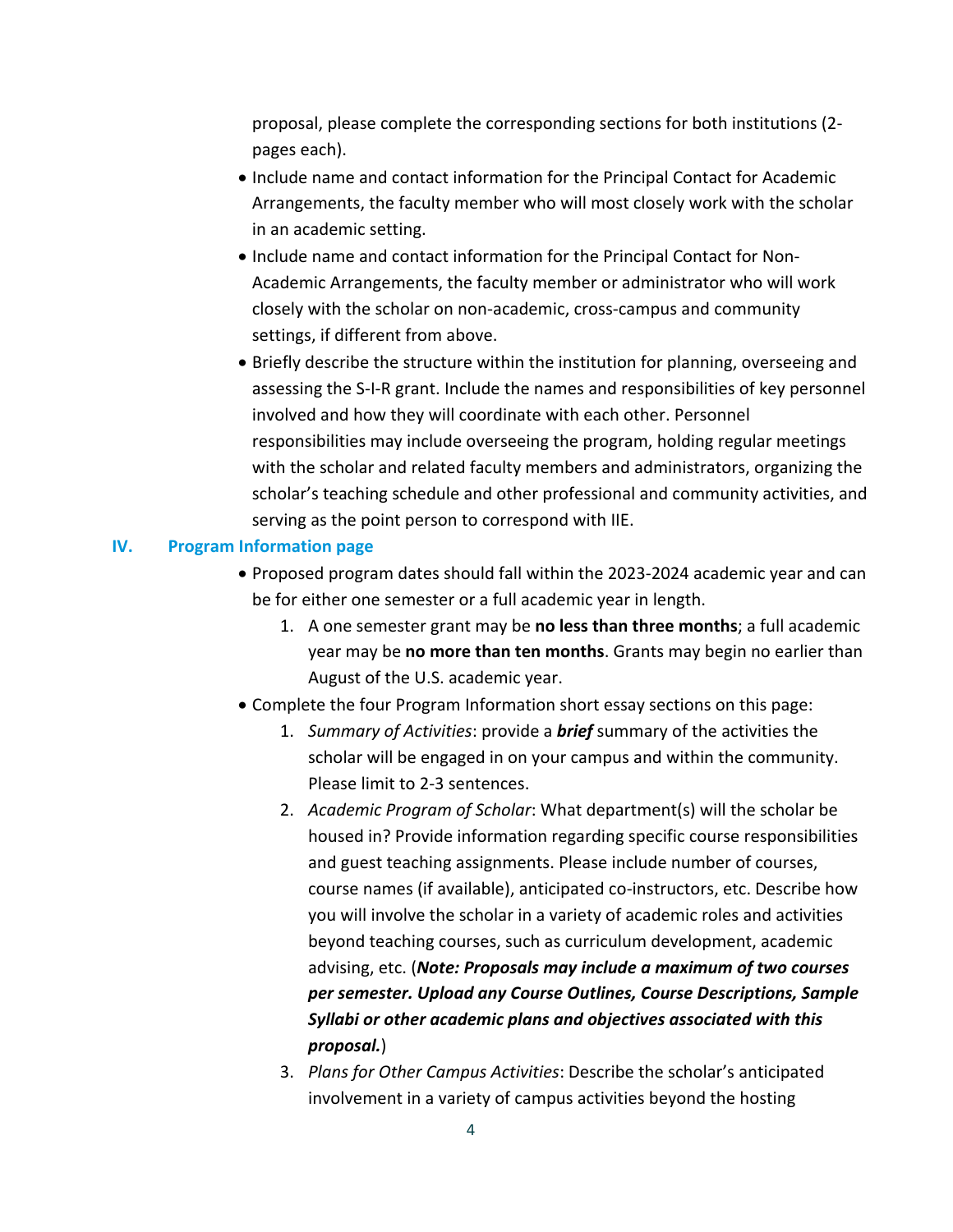department(s) and include interaction with students, faculty and administrators. Indicate what arrangements you will make for the scholar's participation in educational, cultural, civic and social events and activities sponsored by clubs and alumni groups.

- 4. *Community Outreach*: Detail specific plans to involve the scholar in programs sponsored by community groups such as service clubs, elementary and secondary schools, visits to nearby colleges and universities, fraternal and ethnic organizations, cultural institutions, religious groups, business and professional organizations, international councils and clubs, local media, local government offices and chambers of commerce.
- 5. *Diversity, Equity, and Inclusion*: Please describe your institution's Diversity, Equity and Inclusion efforts and how the S-I-R would contribute to those efforts.

#### **V. Scholar Profile page**

- Institutions can either name a specific individual scholar or request assistance to identify an individual from a specific world region.
- If naming a scholar, select "Yes" and complete scholar biographical information section.
	- 1. If you connected with the named scholar through IIE or a Fulbright office overseas, please select "yes" to "Did you identify your named scholar through an international Fulbright office?"
	- 2. Briefly explain how your institution knows the scholar.
	- 3. Any previous Fulbright grants of the individual within the United States should be indicated.
	- 4. Complete a short essay that addresses the following reasons for naming a particular scholar:
		- a. Why this country?
		- b. Are the proposed scholar's academic credentials and standing appropriate for the proposed courses and other educational activities?
		- c. Does the scholar have sufficient teaching/lecturing experience?
		- d. Are the proposed scholar's English language skills sufficient for lecturing at the collegiate level and to allow for participation in discussions with a broad range of students and in community events?
		- e. In what ways has your institution been engaged with this scholar previously?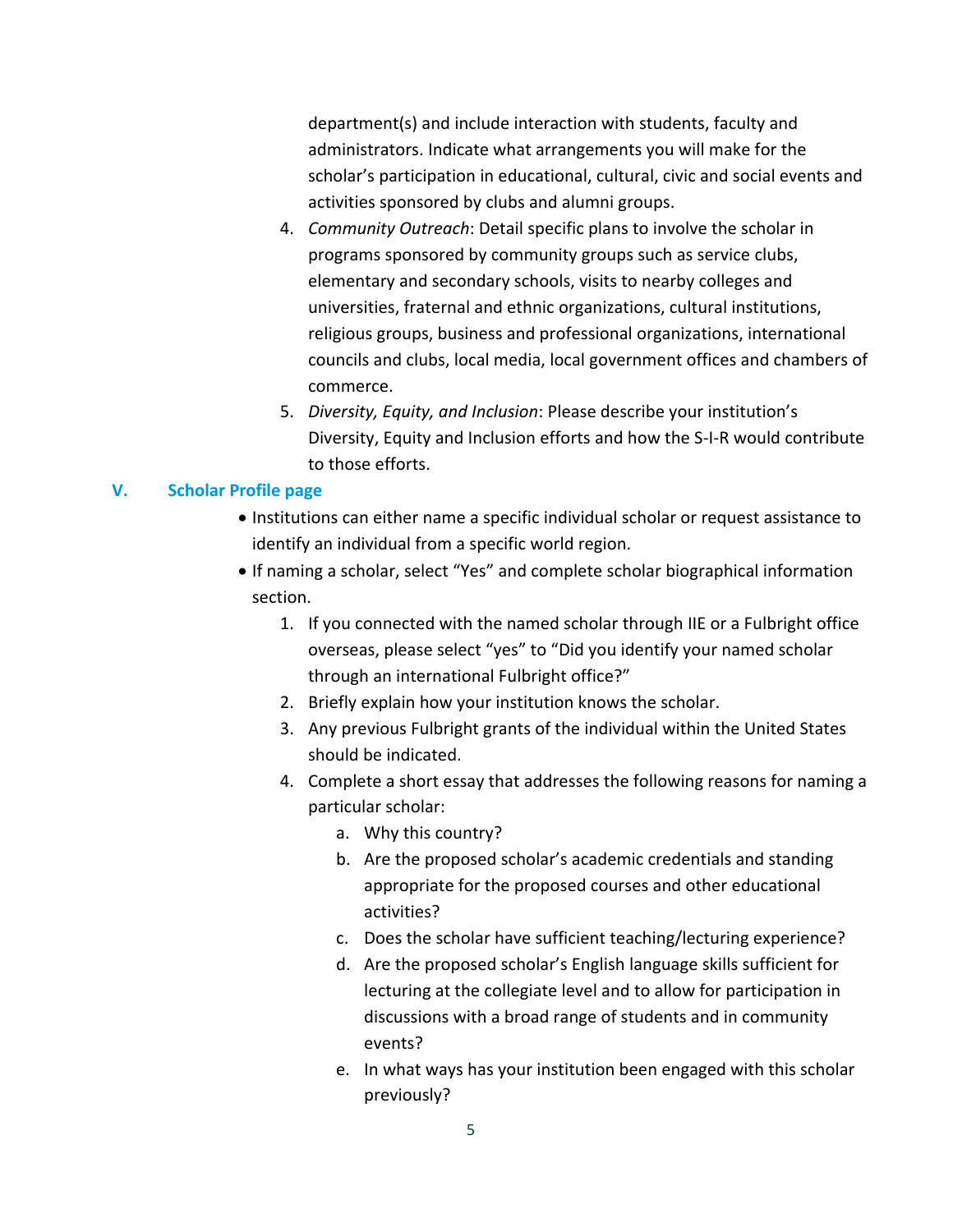- 5. You must include a copy of the named scholar's CV and two letters of recommendation, including one letter from the scholar's direct supervisor.
	- a. The CV must include the scholar's contact information and be limited to a maximum of 6 pages.
	- b. Each recommendation letter is limited to a maximum of 2 pages. The letters of recommendation must be written in English on recommender's letterhead. A direct supervisor could be a department head, chair, provost, depending on the scholar's home institution structure but must be able to address support for the scholar's ability to fulfill the proposed activities.
	- c. Recommendation letters should be addressed to the institutional host applicant.
	- d. Total upload limit is 10 pages for all individual named scholar's supporting documentation.
- If requesting recruitment, select "No" and select two countries from within a specific world region from which you would like the scholar to originate. A complete list of participating countries within each world region is located on page 11 of these guidelines, as well as on the Application tab of our website under "Regions/Countries Participating in S-I-R" [https://cies.org/sir#application](https://cies.org/sir%23application)
	- 1. For recruitment purposes, please outline the following in a short essay:
		- a. Why this world region and countries?
		- b. Detailed description of course(s) the prospective scholar will teach and other academic activities expected
		- c. Discipline(s) or field(s) of expertise, theoretical orientation (if applicable), and subjects/issues about which you wish the scholar to be particularly knowledgeable
		- d. Scholar's desired qualifications including academic degree level and years of teaching experience

#### **VI. Project Statement page**

- In the Project Statement section, upload 3-page narrative proposal that addresses how the Scholar-in-Residence Program would enhance your institution's short-term and long-term goals of internationalizing your campus.
	- **Describe your institution's current and previous experience with international or world area studies programs which could include:**
		- 1. Courses, seminars and workshops, including foreign languages taught at the institution
		- 2. Study abroad programs for students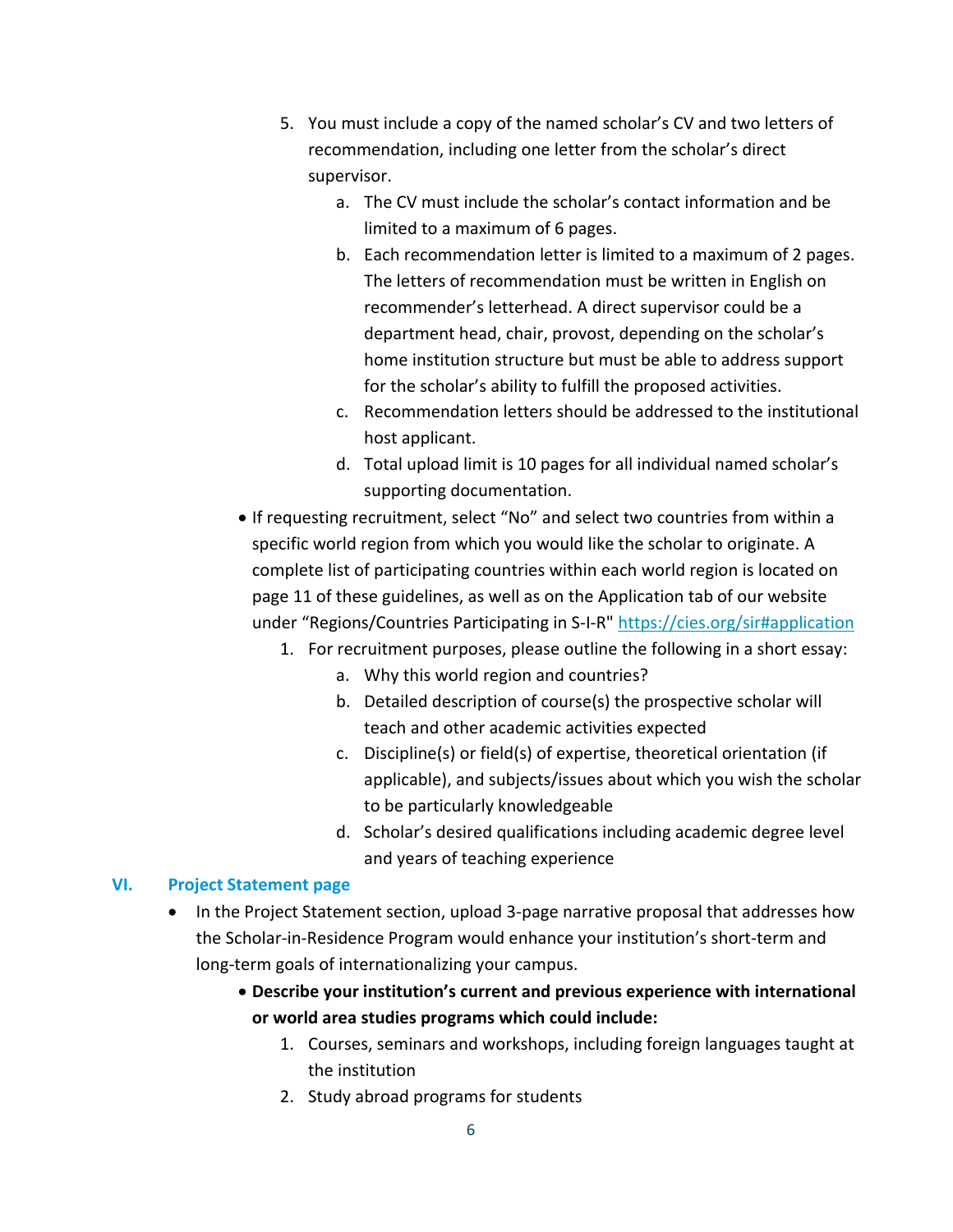- 3. Visits by foreign faculty for lecturing or research, **including any previous participation in the Fulbright Scholar-in-Residence Program**
- 4. Foreign students
- 5. Cultural events and programs
- 6. Other relevant internationalization efforts
- **Describe short- and long-term goals and objectives** Describe the programs that will be enhanced by the participation of the proposed visiting scholar. Clearly demonstrate your institution's short- and long-term goals (one to five years and six to ten years respectively) in terms of developing, expanding or strengthening international, global or world area studies programs and activities and other relevant internationalization plans.
- **Sustainability**. Describe the long-term impact you expect from the scholar's activities and how your institution will sustain this impact. Examples of long-term impact include:
	- 1. Creating a new course that will be added to the curriculum
	- 2. Developing new programs
	- 3. Adding an international dimension to existing coursework
	- 4. Collaborating with the scholar to expand the international expertise of the faculty
	- 5. Initiating an exchange program with the scholar's home institution, which could include student/faculty exchange and online teaching arrangements
	- 6. Developing student/faculty exchanges with the S-I-R's home institution
	- 7. Developing an online course taught by your S-I-R after they return home

## **VII. Institutional Support page**

- Letter from Responsible Administrative Official: This letter should confirm the institutional endorsement, academic dates, and amount of financial support available. It should include the signature of the individual named on the Institutional Contacts page of the application form. Letter should be addressed to the Fulbright S-I-R Review Committee.
	- Page limit of 2 pages for one institution and 4 pages for joint proposals
- Letters of Support: Please include letters of support from appropriate campus administrators, other departments, institutions, consortia members, community/civic organizations and schools/school districts referenced on the *Program Information page*, demonstrating support for proposed community engagement activities and other campus outreach activities.
	- Page limit of 10 maximum per institution *(applicants applying jointly with another institution may upload up to 20 pages)*
- In-Kind Support and Cost-sharing: Institutions are encouraged to think creatively about ways they can provide cost-sharing and in-kind support to enhance the scholar's experience. Some examples of in-kind support include housing,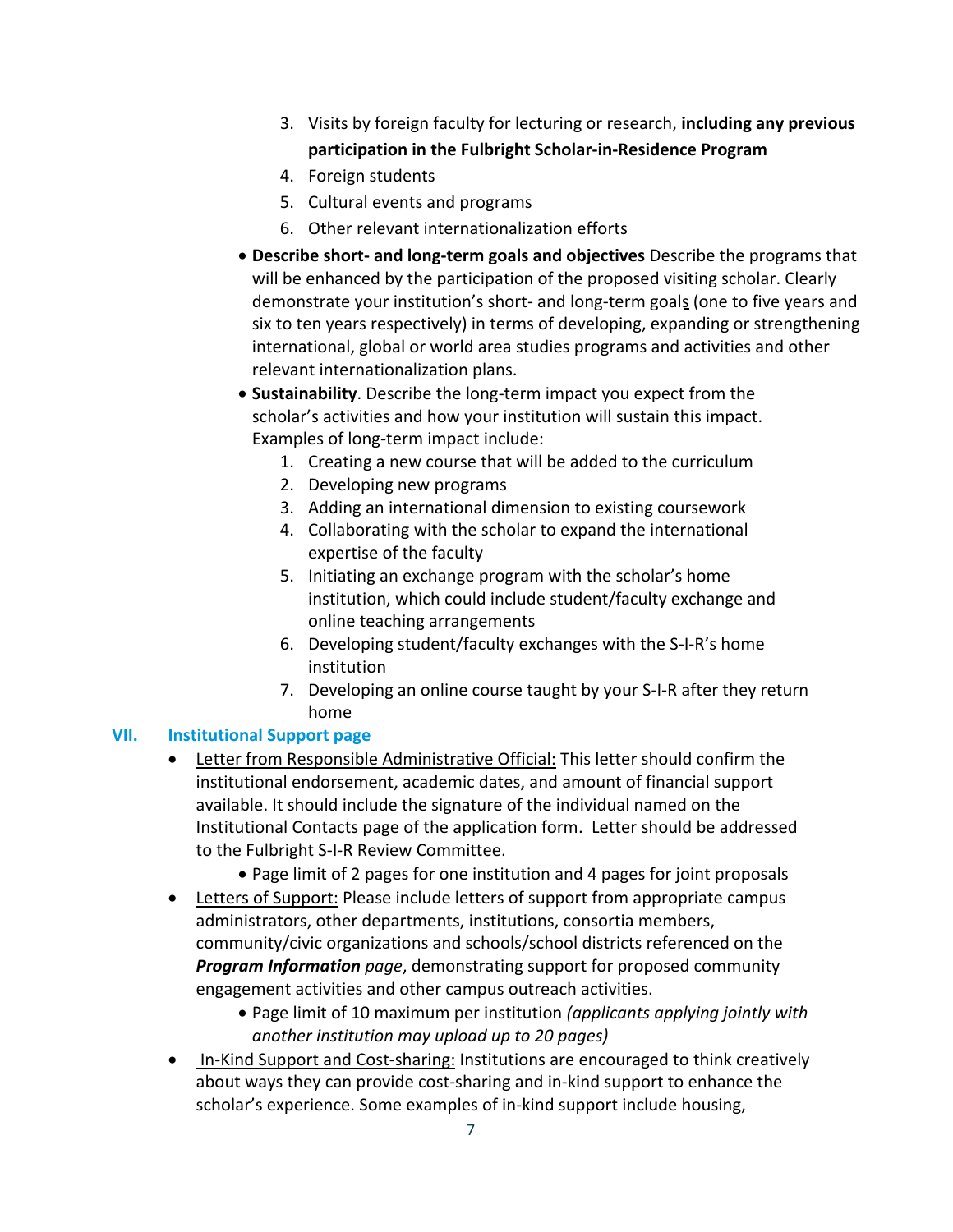transportation, on-campus meal plan, apartment furnishings, professional allowances for scholars to attend conferences, etc. Direct financial support may be provided in the form of a salary supplement. List total estimated value of support that the institution proposes to provide to the scholar. If your institution is unable to provide any in-kind or salary supplement, enter "\$0.00".

- Professional Enrichment: Although the primary grant activity is to support the institution's internationalization efforts, it is important to factor in time for the scholar to pursue his or her own scholarly interests. Briefly describe any activities that the institution would arrange for the scholar's participation in appropriate area academic events, regional or national disciplinary association meetings.
- **VIII. Signature Page**

## **IX. Review**

• Please preview your application proof to ensure all data entered is showing as expected. You should download a copy for your records before submitting the application.

## <span id="page-7-0"></span>**Tips for Strengthening the Application**

- Ensure that not only the host department's commitment is clear, but also how the impact of the scholar will be institutionalized and the real commitment of the institution as a whole is demonstrated.
	- The degree to which the proposed program will be integrated into institutional objectives is clearly articulated. The proposal demonstrates a clear link between the scholar's activities/expertise and the institution's internationalization goals.
	- The proposal includes a program of courses and activities for the scholar, as well as a compelling rationale of why a scholar was requested from the specified country or region, information on the types and extent of prior engagement with a named scholar.
	- The proposal demonstrates attention to diversity, equity, and inclusion in terms of the S-I-R's academic activities, interaction with diverse students, faculty, and staff, and engagement with the diverse surrounding community.
	- The proposal includes letters from local organizations (e.g. local libraries, cultural centers, or schools) that pledge to work with and support the scholar during their exchange, as well as your institution's leadership to show support for your application beyond the hosting department. Plans for professional enrichment are well defined and include visits to nearby academic centers or libraries with resources in the scholar's discipline.

## <span id="page-7-1"></span>**Deadline**

<span id="page-7-2"></span>Online application will close on **Wednesday, June 1, 2022, 5:00pm Eastern Standard Time**. All application materials must be submitted through the online application by this date and time.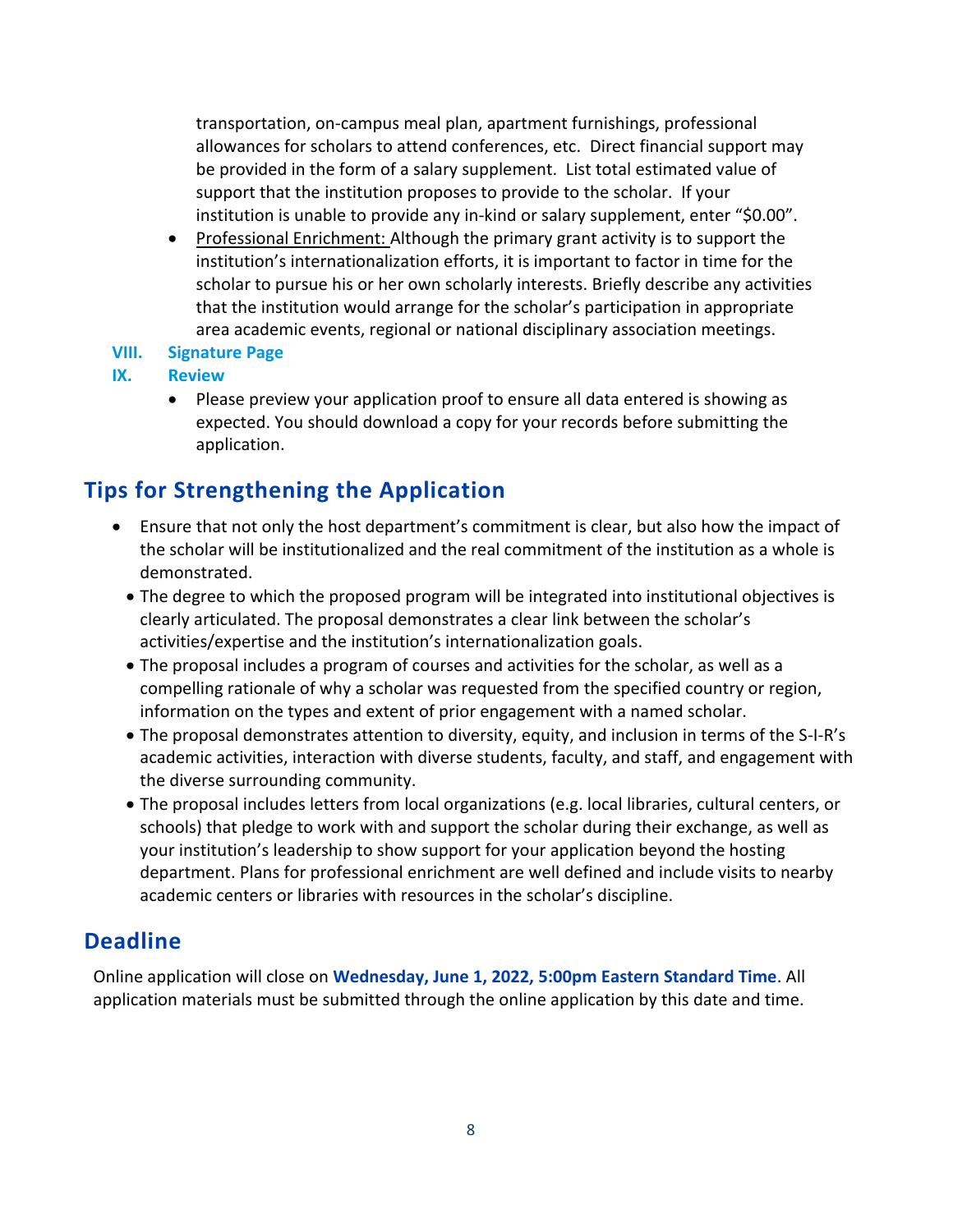## **Application Review/Timeline**

| June 1, 2022,                       | Applications due at 5:00pm Eastern Standard Time at<br>https://apply.iie.org/sirhost                                                                                                                                                                   |
|-------------------------------------|--------------------------------------------------------------------------------------------------------------------------------------------------------------------------------------------------------------------------------------------------------|
| July-August 2022                    | Review of proposals                                                                                                                                                                                                                                    |
| September 2022                      | IIE notifies applicants of review outcome                                                                                                                                                                                                              |
| October 2022-March2023              | Department of State and the Fulbright Foreign Scholarship Board<br>review recommended proposals. Fulbright Commissions or Public<br>Affairs Sections of U.S. Embassies abroad recruit and/or review<br>prospective scholars for selected institutions. |
| March 2023-onward                   | IIE issues grant packets to scholars                                                                                                                                                                                                                   |
| <b>June 2023</b>                    | S-I-R Virtual Pre-Departure Orientation                                                                                                                                                                                                                |
| <b>August 2023-</b><br>January 2024 | <b>Scholar Arrivals</b>                                                                                                                                                                                                                                |

## <span id="page-8-0"></span>**Fulbright Foreign Scholarship Board Selection**

The Presidentially-appointed Fulbright Foreign Scholarship Board (FFSB) is ultimately responsible for the approval of each proposal and the final selection of all grantees. Therefore, the FFSB reviews all recommended proposals to ensure that they meet S-I-R eligibility requirements and are consistent with Fulbright Program objectives.

*Note:* The final decision as to the number and availability of grants is subject to funding considerations and approval by the Bureau of Educational and Cultural Affairs of the United States Department of State.

The Fulbright Program, sponsored by the U.S. Department of State's Bureau of Educational and Cultural Affairs, is the U.S. government's flagship international exchange program and is supported by the people of the United States and partner countries around the world. For more information, visit: <https://eca.state.gov/fulbright>.

IIE will notify applicant institutions by September whether or not their proposals have been recommended to the United States Department of State and the Fulbright Foreign Scholarship Board. IIE will provide notification of final approval and funding by Spring 2023.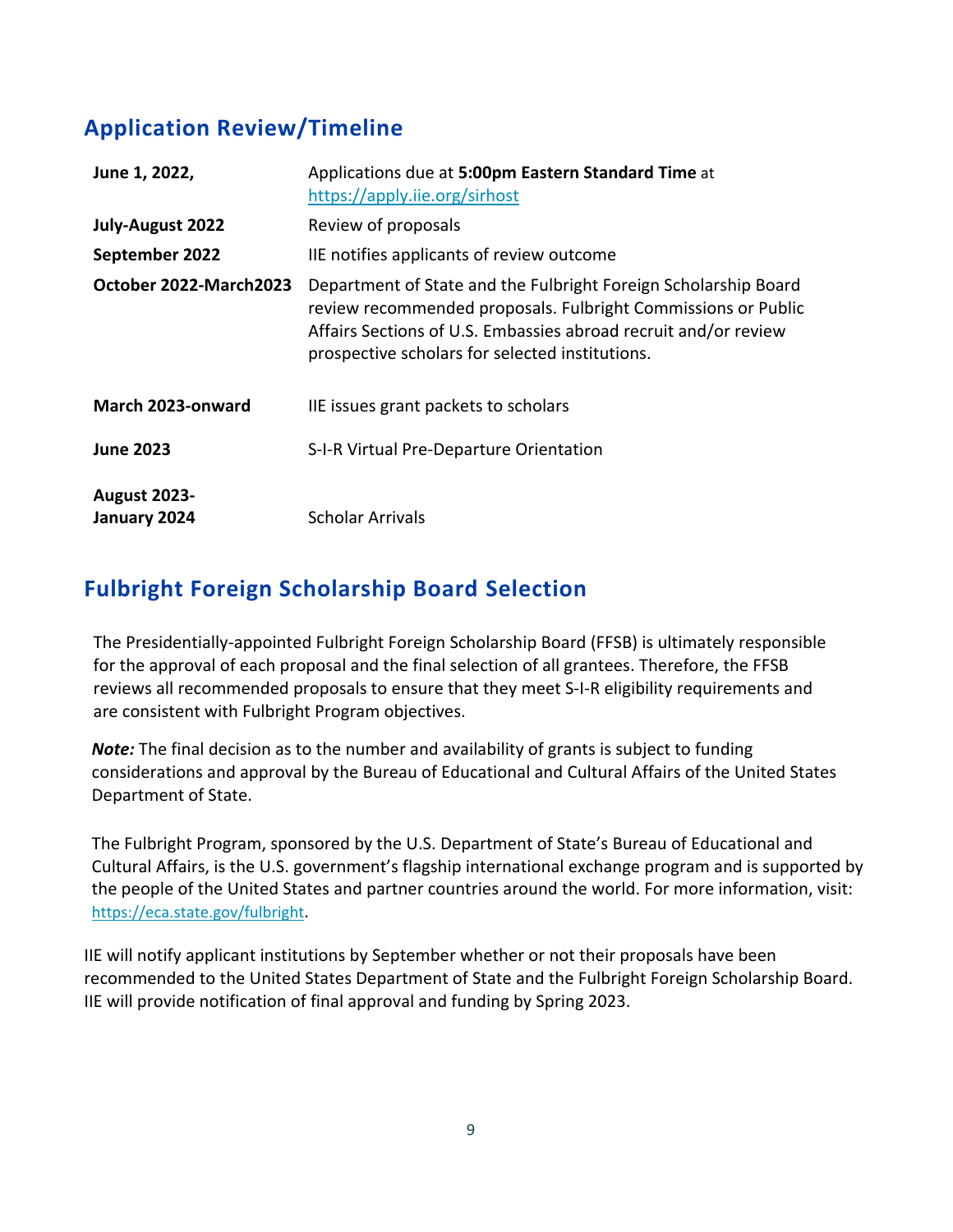## <span id="page-9-0"></span>**Regions/Countries Participating in the Fulbright Scholar-In-Residence Program**

*Note***:** Geographical listings in this publication are a matter of administrative convenience and are not intended to imply a United States government position on the legal status of the areas listed.

## **AFRICA, SUB-SAHARAN**

| Angola                       | Kenya      | Senegal      |
|------------------------------|------------|--------------|
| <b>Benin</b>                 | Mozambique | Sierra Leone |
| <b>Botswana</b>              | Namibia    | South Africa |
| <b>Burkina Faso</b>          | Niger      | Swaziland    |
| Cameroon                     | Nigeria    | Tanzania     |
| Cote d'Ivoire                | Mozambique | Togo         |
| Democratic Republic of Congo | Namibia    | Uganda       |
| Ethiopia                     | Niger      | Zambia       |
| Ghana                        | Nigeria    | Zimbabwe     |
| Guinea                       | Rwanda     |              |

#### **MIDDLE EAST AND NORTH AFRICA**

| Algeria        | Kuwait                         | Qatar                |
|----------------|--------------------------------|----------------------|
| <b>Bahrain</b> | Lebanon                        | Saudi Arabia         |
| Egypt          | Libva                          | Tunisia              |
| <b>Israel</b>  | Morocco                        | United Arab Emirates |
| Jordan         | <b>Palestinian Territories</b> |                      |
|                |                                |                      |

## **EUROPE AND EURASIA**

| Georgia            | Norway                    |
|--------------------|---------------------------|
| Germany            | Poland                    |
| Greece             | Portugal                  |
| Hungary            | Romania                   |
| Iceland            | <b>Russian Federation</b> |
| Kosovo             | Serbia                    |
| Ireland            | Slovak Republic           |
| Italy              | Slovenia                  |
| Latvia             | Spain                     |
| Lithuania          | Sweden                    |
| Luxembourg         | Switzerland               |
| Malta              | Turkey                    |
| Moldova            | Ukraine                   |
| Montenegro         | United Kingdom            |
| <b>Netherlands</b> |                           |
| North Macedonia    |                           |
|                    |                           |